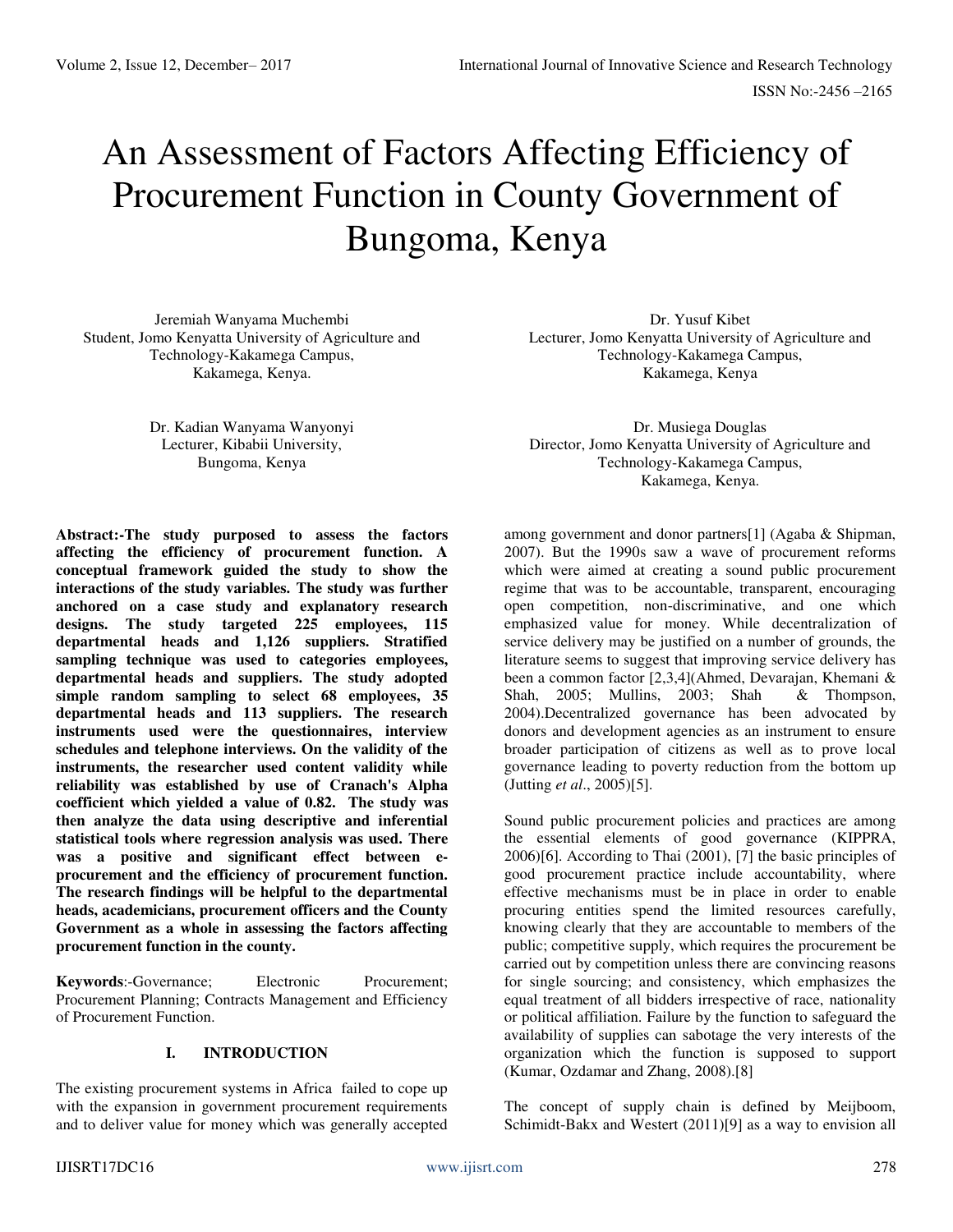steps needed from beginning to end in order to deliver products or services to the customer. Supply chain management (SCM) on the other hand, involves the management of flows between and among stages in a supply chain to maximize total profitability (Silaand Ebrahimpour, 2005) [10] and customer satisfaction (Danese and Romano, 2011)[11]. The procurement function occupies centre stage in managing supply chains. While literature suggests procurement's significance in safeguarding availability of items (Miocevic, 2011)[12]; practices, decisions and interventions derailing the function's performance in public institutions do not seem to be treated with due urgency and significance.

The procurement process has to be implemented on a fair basis openly without discriminating any of the participants. Framework agreements and joint procurement can be used as a tool for reducing administrative work. Procurement is the process of acquiring property, services and works by an agency upon identification of a need. An effective and efficient procurement system ensures that the public receives value for money (Kirui and Wanyoike, 2015)[13].The effective procurement function should acknowledge complexity, find the right skills and organize the work, develop a sound strategy, manage timetable effectively, follow sound bide valuation method and develop a smart, fair contract. Effective procurement requires organized team work: authorities, responsibilities, schedule, and resources. (Eduardo, 2004).[14]

For example, according to Mmana (2011)[15], procurement audit reports for 2010 at the Malawi Ministry of Health headquarters which controls for the single government instituted supplier namely Central Medical Stores (CMS), uncovered irregularities in the procurement of medicines that consequently resulted in Health Sector-Wide Approach (HSWAp) pool partners withholding funds meant for the procurement of medicines until the situation was rectified. This meant the CMS could not have sufficient inventory of medicines and could therefore hardly meet the drug requirements of public hospitals. This and other challenges external to hospital procurement functions 'can directly affect the downstream customer' (the patient) in public hospitals (Miocevic, 2011).[16]

Mamiro (2010)[17] in his findings concludes that one of the major setbacks in public procurement is poor procurement planning and management of the procurement process which include needs that are not well identified and estimated, unrealistic budgets and inadequacy of skills of procurement staff responsible for procurement. Similarly, Kakwezi and Nyeko (2010)[18] argue that procurement performance is not usually measured in most PEs as compared with the human resource and finance functions. They conclude in their findings that failure to establish performance of the procurement function can lead to irregular and biased

Previous studies have shown that the procurement function of goods, works and services has been delayed according to the Procurement guideline (Velnampy and Kamalarupan, 2010)[19]. This has also been observed in the Government procurement process in Bungoma County where several construction works such as building construction, road construction, tank maintenance, purchasing office equipment and vehicles and service contract such as security service, cleaning service, laundry service and maintenance service have not been properly done according to the requirement of the stake holders. Moreover, the output of procurement agreement is inferior in quality.

The bidding process encounters the delivery delays and failure to provide the supplies where and when they are needed. Basheka (2008)[20], carried out a study on procurement planning and local governance in Uganda: a factor analysis approach; Oluka and Basheka (2010)[21] did a study on the determinants and constraints to effective procurement contract management in Uganda: a practitioner's perspective; Bolton (2006)[22] on Government procurement as a policy tool in South Africa; Agaba & Shipman (2007)[23] on Public Procurement Reform in Developing Countries: The Ugandan Experience; Shalle, Guyo and Amuhaya (2010) [24]on factors affecting implementation of e-procurement practices in public service in Kenya: a case of Ministry of Finance; Ngugi and Mugo (2009) [25] on internal factors affecting procurement process of supplies in the public sector; a survey of Kenya government ministries. From the related literature reviewed, there is little or no documentation on the studies focusing on the factors affecting efficiency of procurement function. This will form the main concern of the study, which sought to assess the factors affecting efficiency of procurement function in Bungoma County. Specifically, this study endeavored toestablish the extent to which electronic procurement affect the efficiency of procurement function in Bungoma County.

The following research hypothesis guided the study:-

H01: There is no significant effect of electronic procurement on the efficiency of procurement function in Bungoma County.

## **II. MATERIALS AND METHODS**

This study was guided by case study design as well as explanatory research (Bryman, 2001)[26] (Galliers and Sutherland, 1991) [27]. The study was conducted in Bungoma County. Bungoma County is one of the former districts of Western province. The study targeted225 employees, 115 departmental heads and 1,126 suppliers (Human Resource Management and Procurement of Bungoma County, 2014).Stratified sampling technique was used to categorise employees, departmental heads and suppliers. The simple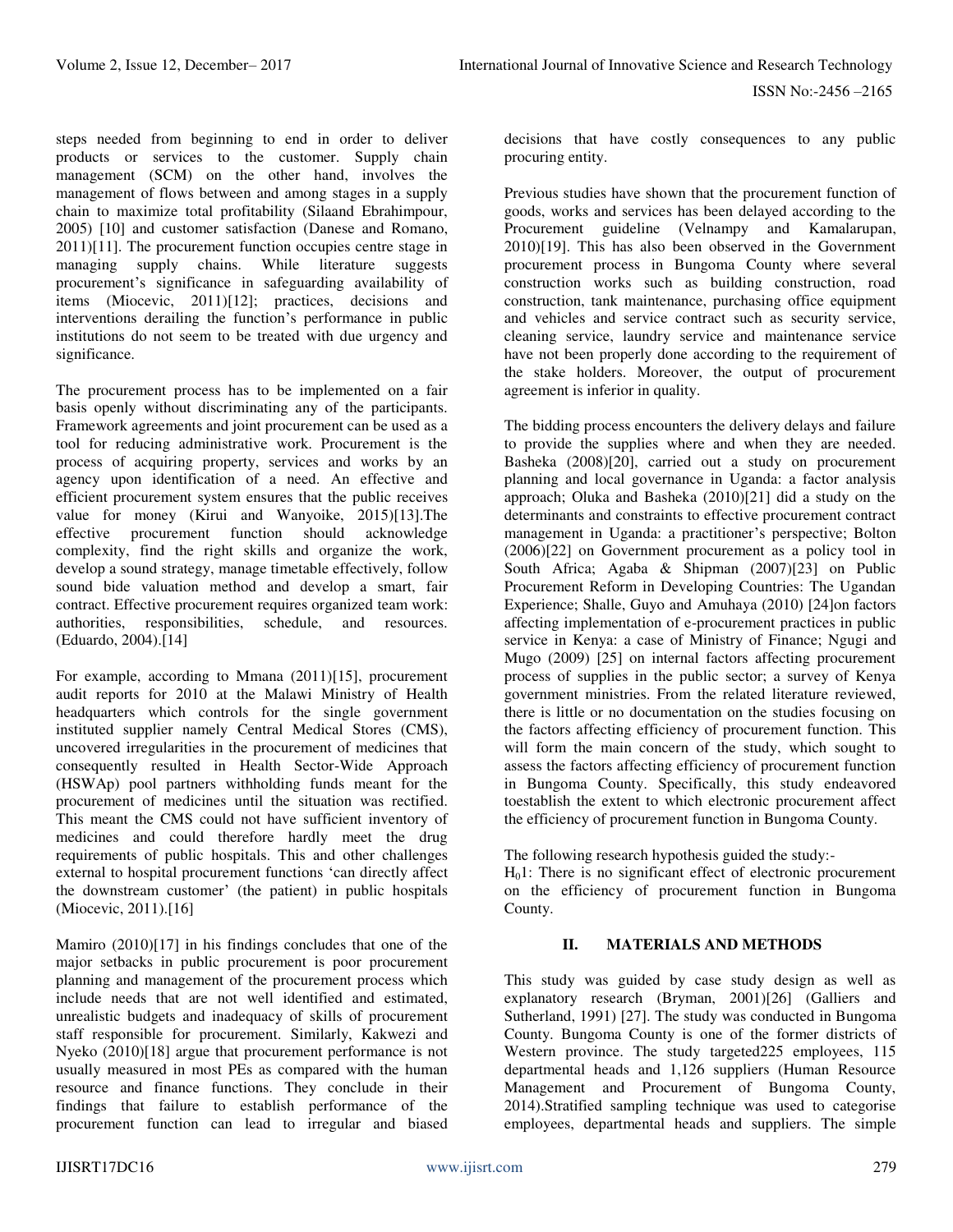random sampling was used to select 68 employees, 35 departmental heads and 113 suppliersto ensure each and every respondent in the target population had an equal chance of inclusion.The study used the questionnaires, interview schedules and telephone interviews of suppliers to collect data from the respondents.

The research adopted the content validity to measure the validity of the instruments to be used. Cronbach Alpha Reliability coefficient value was computed which gave an alpha of 0.82. The threshold value acceptable in this study was  $\alpha$  = 0.7 and higher according to Creswell (2003) [29]; Mugenda and Mugenda (2003) [30]. Frequencies, percentage and means allowed the use of descriptive statistics and the results were presented in cross tabulation and frequency tables, pie charts and bar graphs. Inferential statistics involved use of regression analysis to establish the association between study variables and to test null hypotheses at confidence interval level of 95% (p<5% or p>5%).

#### **III. RESULTS AND DISCUSSIONS**

The study sought to find out the age brackets of the respondents by asking them to indicate their age ranges. Results signified that respondents were in the age brackets of 40-49 years (48%), 30-39 years (40.8%), 20-29 years (4.8%) and those above 50 years and above constituted 6.4% of the sample (see Figure 1). From these results, it implied that majority of the respondents (88.8%) were in the age bracket of 30-49 years. Results from a Chi Square test of independence on the respondents' age brackets showed that there was a highly significant (P<0.01) difference in the variation among age groups  $\chi_{3,0.00}^2 = 193.08$ ) since the expected uniform distribution across age groups was not represented by 25% in each age group.



Figure 1: Age Distribution of Respondents

This also means that the majority of the respondents were mature people who have knowledge to assess the factors affecting the efficiency of procurement function.

The study sought to find out the gender distribution among the respondents in Bungoma County Government. Results from a Chi Square test on the gender distribution among the respondents in Bungoma County Government showed that there was a highly significant  $(p<0.01)$  variation in the gender distribution among the respondents  $(\chi^2_{1,0.01} = 36.804)$ .



Figure 2: Gender of Respondents

Figure 2 shows that out of the 68 respondents, the male respondents had the highest representation of 48(70.6%) while the female respondents had 20(29.4%). This was attributed to the fact that the male respondents were more, cooperative and available than their female counterparts. The findings from the secondary data showed that there were more male respondents than female respondents working in Bungoma County Government.

The study sought to find out the experience of the respondents this was aimed at determining the number of working years and in turn know how much experience they had been exposed to concerning the role of IT in Bungoma County Government. The results are shown in Figure 3. A Chi Square test conducted on the working experience of the respondents showed that there was a highly significant  $(p<0.01)$  variation in the working experience among the respondents  $(\chi^2_{3,0.01})$ 94.662) in Bungoma County Government. This indicated that the respondents had varied job experience, knowledge and skills and therefore different views on the assessment of the factors affecting the efficiency of procurement function in Bungoma County Government.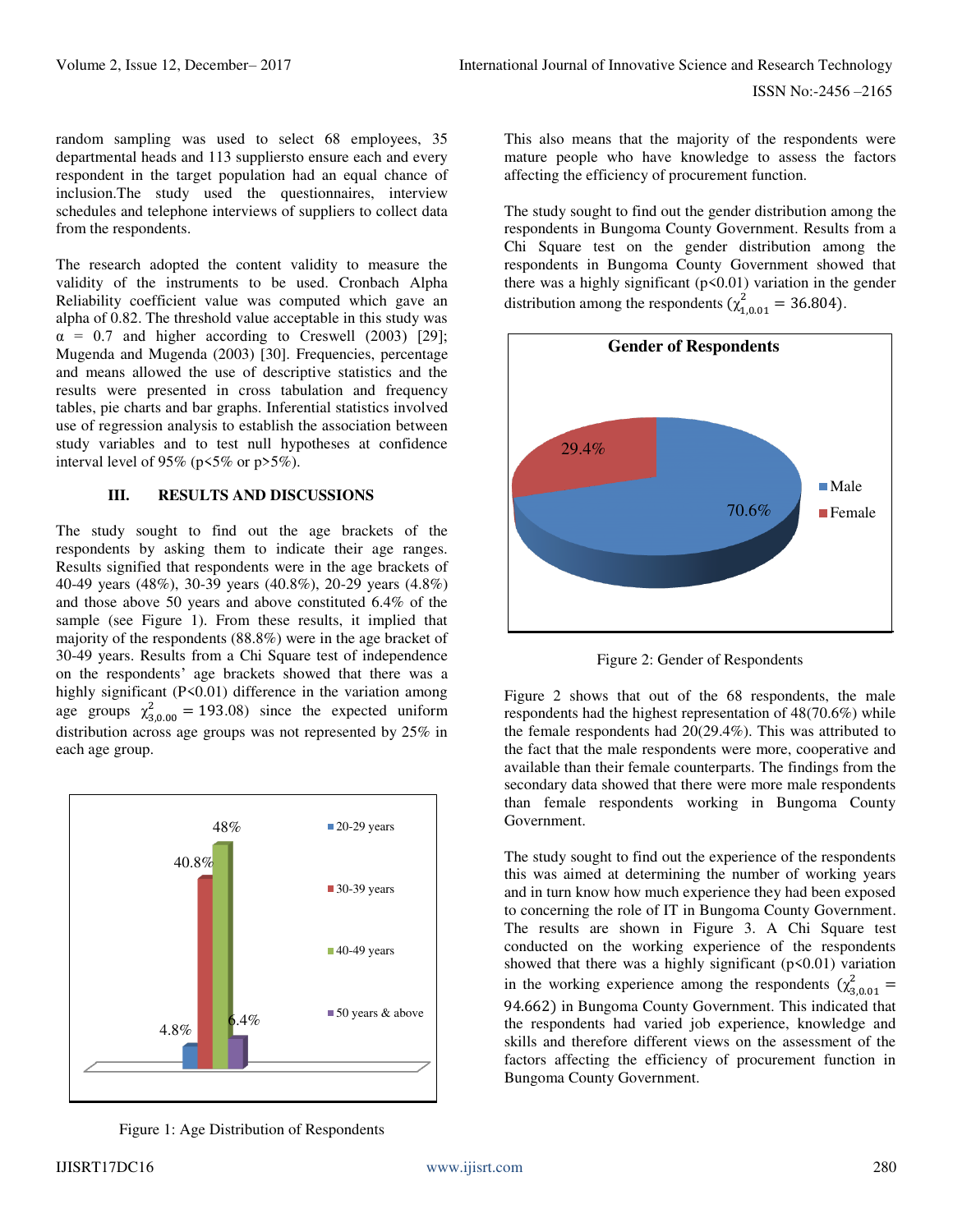

Figure 3: Working Experience of Respondents

The study sought to find out formal educational levels of respondents in Bungoma County Government. To help understand this, respondents were asked to state their formal educational level. The results are recorded in Figure 4. A Chi Square test carried out on the distribution of respondents' formal educational level illustrated a significant  $(p<0.01)$ variation in the distribution of formal education levels  $(\chi_{3,0.01}^2 = 213.204)$ . Results in Figure 4.4 show that majority of respondents(66.2%) had bachelor's degree, 21.4% had masters' degrees while least had diploma education level (12.4%). This illustrated that the majority of the respondents in Bungoma County Government had attained minimum academic qualifications for their profession.



Figure 4: Educational Level of Respondents

## *A. Effect of Electronic Procurement and Efficiency of Procurement Function*

The second objective of this study was to determine the effect of training contents like cost efficiency benefits, internal customer satisfaction and IT infrastructure issues like software integration on efficiency of procurement function in Bungoma County Government. The results are recorded in Table 1. Results show that procurement process has integrated use eprocurement to some small extent (45.6% of respondents agreed, 13.2% were undecided while 41.1% of respondents disagreed). This variable had a mean of 2.88. This is a sure indication that e-procurement has not taken much root in the procurement process. The question on whether e-procurement is a far more efficient and reliable method for the requisition to payment process (26.5% of respondents strongly agreed, 45.6% agreed, 7.4% were undecided, 14.7% of respondents disagreed and 5.9% strongly disagreed). This question had a mean of 3.72. the question on whether management has invested heavily in the e-procurement attracted varied views from the respondents: 16.2% of respondents strongly agreed, 29.4% agreed, 16.2% of respondents were undecided, 26.5% disagreed while 11.8% of respondents disagreed. This had a mean of 3.12.

| <b>Variables</b>                                                                                       | <b>SA</b>    | A            | U            | D            | <b>SD</b>    | <b>Mean</b> |
|--------------------------------------------------------------------------------------------------------|--------------|--------------|--------------|--------------|--------------|-------------|
| Procurement process has integrated use e-<br>procurement                                               | (1.5)        | 30<br>(44.1) | 9<br>(13.2)  | 16<br>(23.5) | 12<br>(17.6) | 2.88        |
| E-procurement is a far more efficient and<br>reliable method for the requisition to<br>payment process | 18<br>(26.5) | 31<br>(45.6) | 5<br>(7.4)   | 10<br>(14.7) | 4<br>(5.9)   | 3.72        |
| Management has invested heavily in the e-<br>procurement                                               | 11<br>(16.2) | 20<br>(29.4) | 11<br>(16.2) | 18<br>(26.5) | 8<br>(11.8)  | 3.12        |
| e-procurement has led to satisfaction of<br>customer needs                                             | 15<br>(22.1) | 27<br>(39.7) | 8<br>(11.8)  | 12<br>(17.6) | 6<br>(8.8)   | 3.49        |

 $N = 68$ ; Strongly Agreed (SA = 5), Agree (A = 4), Not sure (Ns = 3), Disagree (D = 2), strongly disagree (SD = 1)

Table 1: Effect of Electronic Procurement and Efficiency of Procurement Function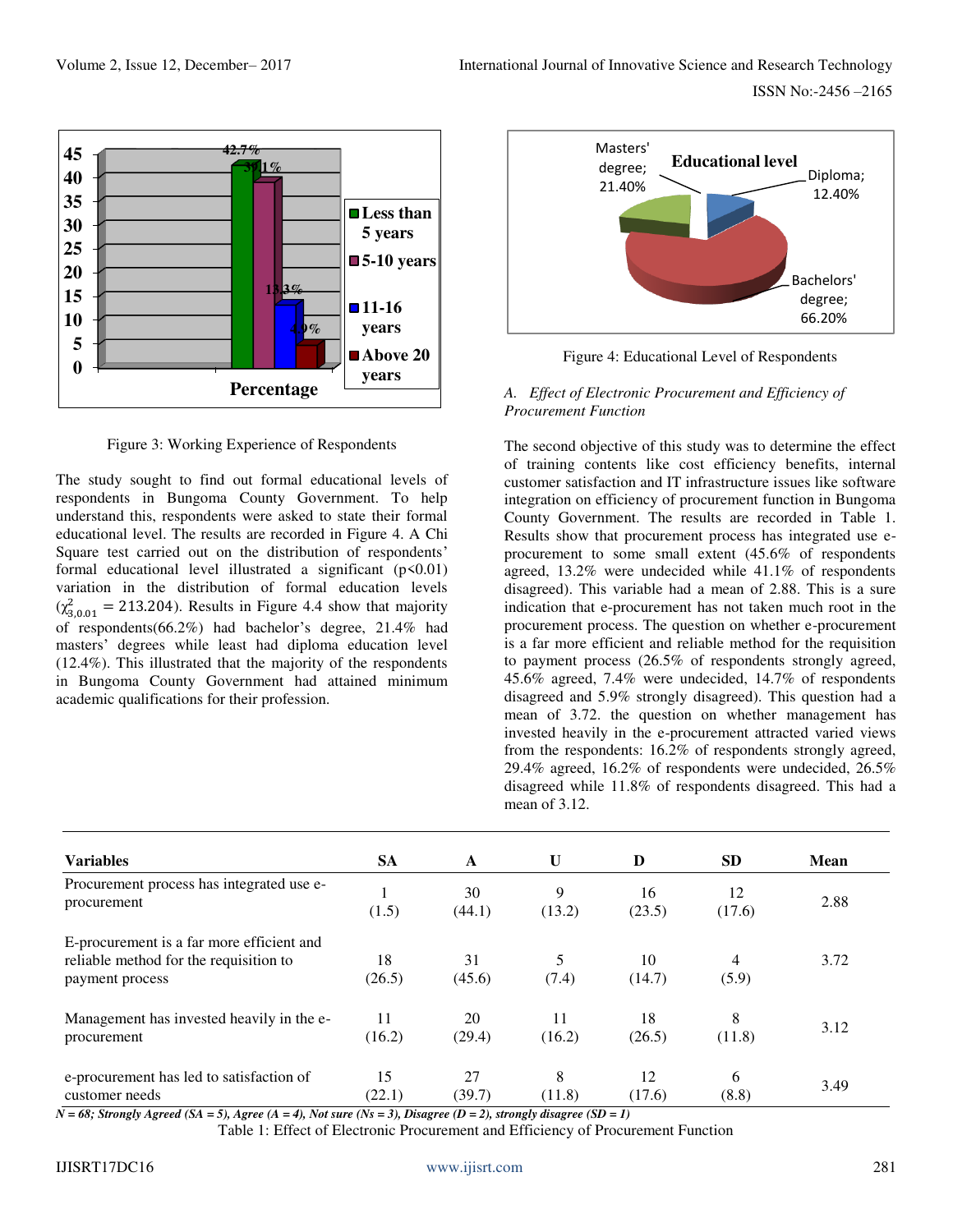Furthermore, the questions on whether e-procurement has led to satisfaction of customer needs had the following responses from the respondents: 61.8% of respondents agreed, 11.8% of respondents were undecided while 26.4% of respondents agreed. This variable had a mean of 3.49.Inferential statistics were conducted to ascertain the association between electronic procurement and efficiency of procurement function. This was achieved by carrying out simple regression to establish the associations of the study variables as illustrated in Table 2. Results indicate that e-procurement has a positive and significant  $(p<0.05)$  effect on the efficiency of procurement function in Bungoma County Government ( $\bar{b} = 1.18$ , t-value = 4.93, p-value  $\leq 0.05$ ). This implies that an increase in eprocurement will increase the level of employees' performance in Bungoma County Government.

The results concurred with the findings of Croom (2000)[33, 34, 35, 36, 37]; Emiliani (2000); Zsidisin & Ellram (2001); de Boer*et al*. (2002) and Wyld (2002) who emphasized that the cost improvements may be achieved as a result of transactional and process efficiencies (e-procurement). These efficiencies are gained in three ways: greater opportunity for lower prices from suppliers; reduced work content in the total 'requisition to payment' process; and significant reductions in the time taken to complete the procurement process.

| Model                                                                                                        | <b>Regression</b><br>coefficient, b | t-value | p-value/<br>Sig. |
|--------------------------------------------------------------------------------------------------------------|-------------------------------------|---------|------------------|
| Procurement process<br>has integrated use e-<br>procurement                                                  | 0.506                               | 3.943   | 0.000            |
| E-procurement is a<br>far more efficient and<br>reliable method for<br>the requisition to<br>payment process | 3.519                               | 11.573  | 0.000            |
| Management has<br>invested heavily in<br>the e-procurement                                                   | 0.427                               | 3.108   | 0.001            |
| e-procurement has<br>led to satisfaction of<br>customer needs                                                | 0.275                               | 1.086   | 0.005            |
| <b>Overall effect</b><br>$\cdot$ $\cdot$                                                                     | 1.18<br>$\sim$ $\sim$ $\sim$        | 4.93    | $0.05$ (s)       |

*N = 68; s-significant with p-value <0.05* 

Table 2: Effect of Electronic Procurement and Efficiency of Procurement Function

Previous studies have also proved that electronic procurement is a far more efficient and reliable method for the requisition to payment process than proceeding manual and semiautomated processes (Electronic Commerce News, 2003; Hayward, 2003; Moore, 2003; Parker, 2003; Trommer, 2003; Wheatley, 2003).[38, 39, 40, 41, 42].The hypothesis, which states that there is no significant effect of electronic procurement on the efficiency of procurement function in Bungoma County was rejected because a positive and significant (p<0.05) relationship was established between eprocurement and efficiency of procurement function.

## **IV. CONCLUSIONS AND RECOMMENDATIONS**

The following conclusions were derived from the study findings. The study findings between e-procurement and the efficiency of procurement function indicate that eprocurement has a positive and significant effect on the efficiency of procurement function. This implies that increase in the levels of e-procurement in Bungoma County Government will increase efficiency of procurement function in Bungoma County Government.

The study recommended that since electronic procurement contents like web content management and content rationalization which is significant issues for e-procurement operation should be enhanced to realize improved efficiency of procurement function in Bungoma County Government. Lastly, e-procurement system should be integrated effectively with other information systems, particularly production planning & control and finance systems.

#### **REFERENCES**

- [1]. Agaba, E & Shipman, N. (2007). "Public Procurement Reform in Developing Countries: The Ugandan Experience." In G. Piga& K. V. Thai (Eds.), Advancing Public Procurement: Practices, Innovation and Knowledge-Sharing (pp. 373-391). Boca Raton, FL: Pr Academics Press.
- [2]. Ahmed, J., Devarajan, S., Khemani, S., & Shah, S. (2005).Decentralization and Service Delivery (World Bank PolicyResearch Paper 3603). Washington, DC: World Bank.<br>[3]. Mullins. D
- D.R. (2003). Accountability and Coordination in a Decentralized Context: Institutional, Fiscal and Governance Issues. Washington, DC: American University.
- [4]. Shah, A., & Thompson, T. (2004). Implementing Decentralized Local Governance: A Treacherous Road with Potholes, Detours, and Road Closures (Policy Research Working Paper 3353). Washington, DC: The World Bank.
- [5]. Jutting, J., Corsi, E., Kauffmann, C., McDonnell, I., Osterrieder, H., Pinaud, N., & Wegner, L. (2005). "What Makes Decentralization in Developing Countries Pro-Poor?" The European Journal of Development Research, 17 (4): 626-648.Kippra, (2006). Public procurement policy in Kenya: The need for a coherent policy framework. Policy brief no. 3/2006.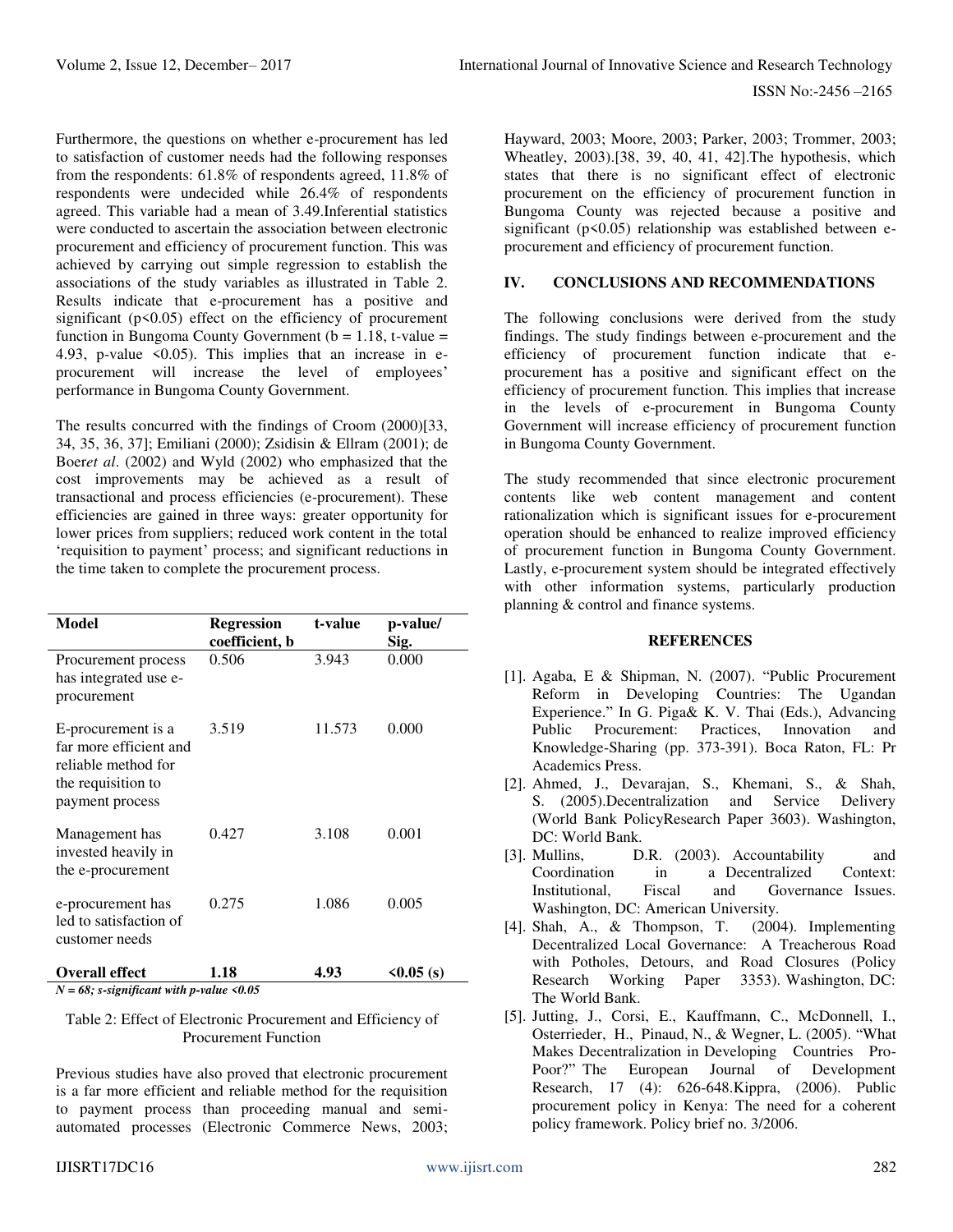- [6]. Thai, K.V. (2001). "Public procurement re-examined", Journal of Public Procurement, Vol. 1 No.1, pp.9-50.
- [7]. Kumar, A., Ozdamar, L., and Zhang, C. N. (2008). 'Supply chain redesign in the healthcare industry of Singapore'. Supply Chain Management: An International Journal. Vol. 13 (2) pp.95–103.
- [8]. Meijboom, B.R., Schmidt-Bakx, S.J.W.G.C., &Westert, G.P. (2011). Supply chain management practices for improving patient-oriented care. Supply Chain Management: An International Journal, 16,166- 175. doi:10.1108/1359854111112715
- [9]. Sila, I., Ebrahimpour, M., (2005). Critical linkages among TQM factors and business results. International Journal of Operations & Production Management 25, 1123-1155.
- [10]. Danese, P., Romano, P., (2011). Relationship between downstream integration, performance measurement systems and supply network efficiency. International Journal of Production Research 50, 2002- 2013.
- [11]. Miocevic, D., (2011). 'Organizational buying effectiveness in supply chain context: Conceptualization and empirical assessment'. Journal of Purchasing & Supply Management. Available: [www.elsevier.com/locate/pursup.](http://www.elsevier.com/locate/pursup)
- [12]. Kirui, E.K., & Wanyoike, D. (2015). Factors influencing procurement efficiency at the national hospital insurance fund in Kenya. IMPACT: International Journal of Research in Business Management (IMPACT: IJRBM) ISSN(E): 2321-886X; ISSN(P): 2347-4572 Vol. 3, Issue 11, Nov 2015, 29-42.
- [13]. Eduardo, T. (2004). Effective IFMIS Procurement and Management implementation workshop, Nairobi.
- [14]. Mmana, D. (2011). 'We reveal what has caused this drug shortage: donors refuse to buy drugs afterK2.5 billion irregularities in procurement'. WeekendNation Vol. 15 (44), Saturday, October 22, 2011pp.1-3. Available: www.mwnation.com.
- [15]. Miocevic, D. (2011). 'Organizational buying effectiveness in supply chain context: Conceptualization and empirical assessment'. Journal of Purchasing & Supply Management. Available: [www.elsevier.com/locate/pursup.](http://www.elsevier.com/locate/pursup)
- [16]. Mamiro, R. G. (2010). Value for Money, The Limping Pillar in Public Procurement. Tanzania Procurement Journal, 4 -5.
- [17]. Kakwezi, P., and Nyeko, S. (2010). Procurement processes and performance: efficiency and effectiveness of the procurement function. Makerere University.
- [18]. Velnampy, T.&Kamalarupan, K. (2010). Evaluation of Factors Influencing Effective procurement management System of Public Sector Organisations.<br>
University of Jaffna. Retrieved from University of Jaffna. Retrieved from [www.researchgate.net.](http://www.researchgate.net/)
- [19]. Basheka, B. C. (2008). "Procurement Planning and Local Governance in Uganda: A Factor Analysis

Approach." Paper Presented at the 2008 International Research Society for Public Management Conference, from 26-28 March 2008, in Brisbarne, Australia.

- [20]. Oluka P.N., and Basheka, B. C. (2010). Determinants and Constraints to Effective Procurement and Contract Management in Uganda: A Practitioners' Perspective.
- [21]. Bolton, P. (2006). 'Government procurement as a policy tool in South Africa', International Journal of Procurement Management, Vol. 6, No. 3, pp.193–217.
- [22]. Agaba, E & Shipman, N. (2007). "Public Procurement Reform in Developing Countries: The Ugandan Experience." In G. Piga& K. V. Thai (Eds.), Advancing Public Procurement: Practices, Innovation and Knowledge-Sharing (pp. 373-391). Boca Raton, FL: Pr Academics Press.
- [23]. Shalle, N.I., Guyo, W., &Amuhaya, I.M. (2010).Factors affecting implementation of e-procurement practices in public service in Kenya: a case of ministry of finance. International Journal of Science and Research (IJSR), Volume 2 Issue 8, India Online ISSN: 2319-7064.
- [24]. Ngugi, J.K., and Hildah W. Mugo, H.W. (2009). Internal factors affecting procurement process of supplies in the public sector; a survey of Kenya Government Ministries. Jomo Kenyatta University of Agriculture and Technology.
- [25]. Bryman, A. (2001). "Social Research Methods". Oxford: Oxford University Press.
- [26]. Galliers, R.D., and Sutherland, A.R. (1991). Information systems management and strategy formulation: the 'stages of growth' model revisited. Journal of Information Systems, 1, 89-114.
- [27]. Kombo DL and Tromp D L.A (2006). Proposal and Thesis Writing: An Introduction. Paulines Publications Africa.
- [28]. Creswell, J. W. (2003). Research design: qualitative, quantitative, and mixed method approaches ed. 2, USA: SAGE publication Ltd.
- [29]. Mugenda, O. M., & Mugenda, A. G. (2003). Research methods: Quantitative and qualitative approaches. Nairobi: Acts Press.
- [30]. Segal and Summers 2002). Improving transparency in pharmaceutical systems: strengthening critical decision points against corruption. Washington, DC: World Bank, Human Development Network, Latin American and Caribbean Region.
- [31]. Brinkerhoff DW. (2004). Accountability and health systems: Toward conceptual clarity and policy relevance. Health Policy and Planning 19:371–9.
- [32]. Croom, S. (2000). 'The Impact of Web-Based Procurement on the Management of Operating Resources Supply' The Journal of Supply Chain Management. Winter. Vol. 36; No.1. pp. 4-13.
- [33]. Emiliani, M.L. (2000). "Business-to-business online auctions: key issues for purchasing process improvement" Supply Chain Management: An International Journal Vol. 5(4) pp 176-186.